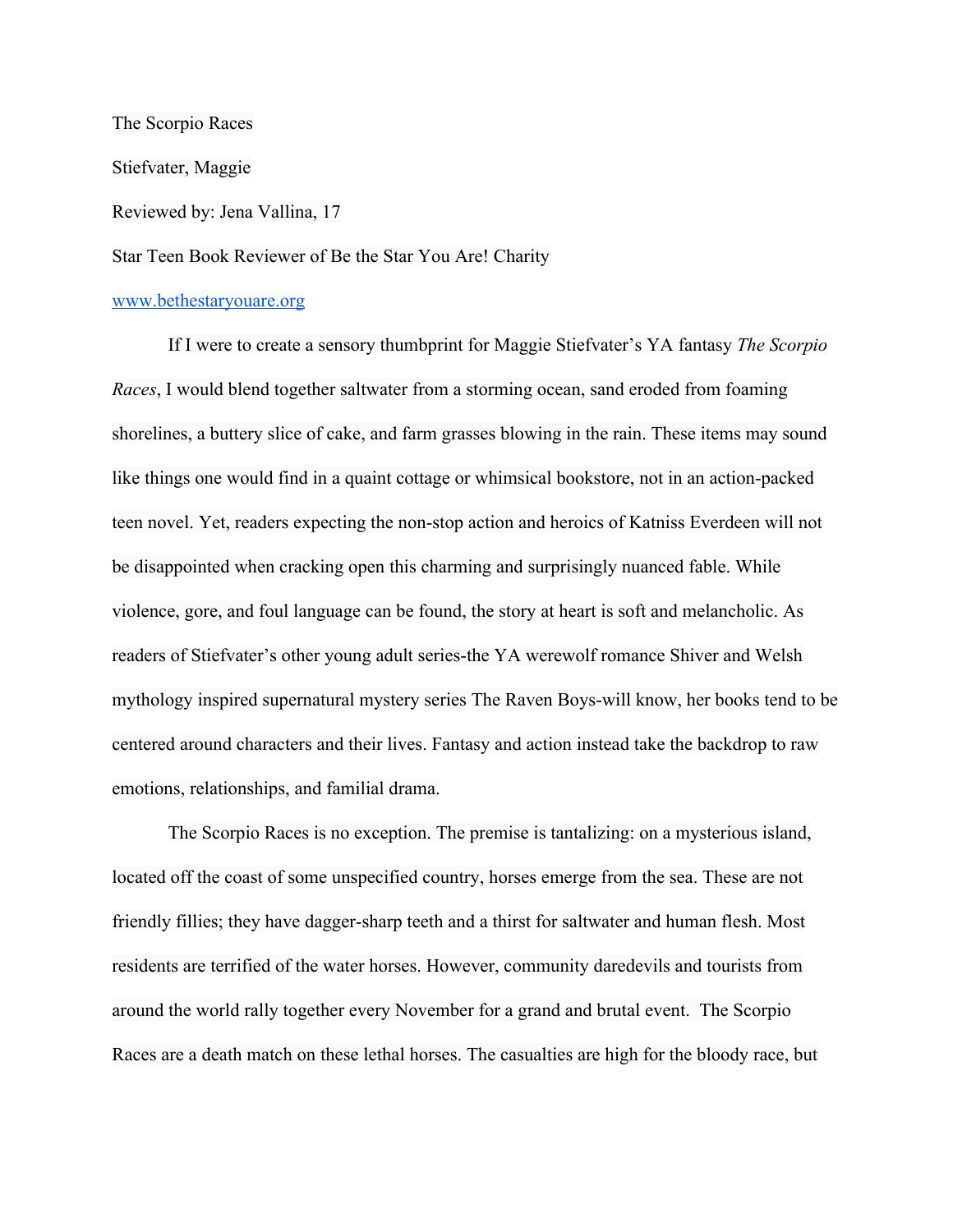the prizes are enormous. The story centers around the enigmatic Puck Connelly, a tomboyish farm girl who loves to ride her horse Dove and bake apple cakes for her brothers. After her parents were tragically killed by a water horse years prior, she and her siblings have fallen on tough times. To prevent her family from being evicted, Puck must enter the races. The one obstacle? She is the first female to ride in the Scorpio Races…and she refuses to ride a water horse. Instead, Puck saddles up Dove to race against beasts that will be thirsting for both her and her ride.

But Puck is not alone in her determination for victory. Sean Kendrick, another orphan, is the island's residing champion. He tends to the water horses at a local stable, but hopes to someday leave and be free to ride his beloved horse Corr. Sean and Puck are both peculiar spirits, separate from their communities and tied together by their longing for a better future. For Puck, that is safety for her family. For Sean, that is a chance to be independent. The chemistry between these two is slow to burn, but readers will not deny the attraction blooming between lost souls. However, romance is not at the forefront of the story. Neither are the races, which only claim a few chapters at the very end of the novel. Rather, the story is about having dreams and desiring something greater, while also clinging to bittersweet memories. It is about the kinship formed between individuals, and the tribulations that interfere with their journey for happiness.

If you are looking for a story that will at once challenge you and engross you, pull on your heartstrings and stimulate your mind, this book might just be your cup of tea. I would recommend The Scorpio Races for middle schoolers who have grown tired of superficial characterization and would like to read a book that will offer them something deeper. Warning for prospective readers: this book starts out slow. But it is worth the wait. Like stepping your